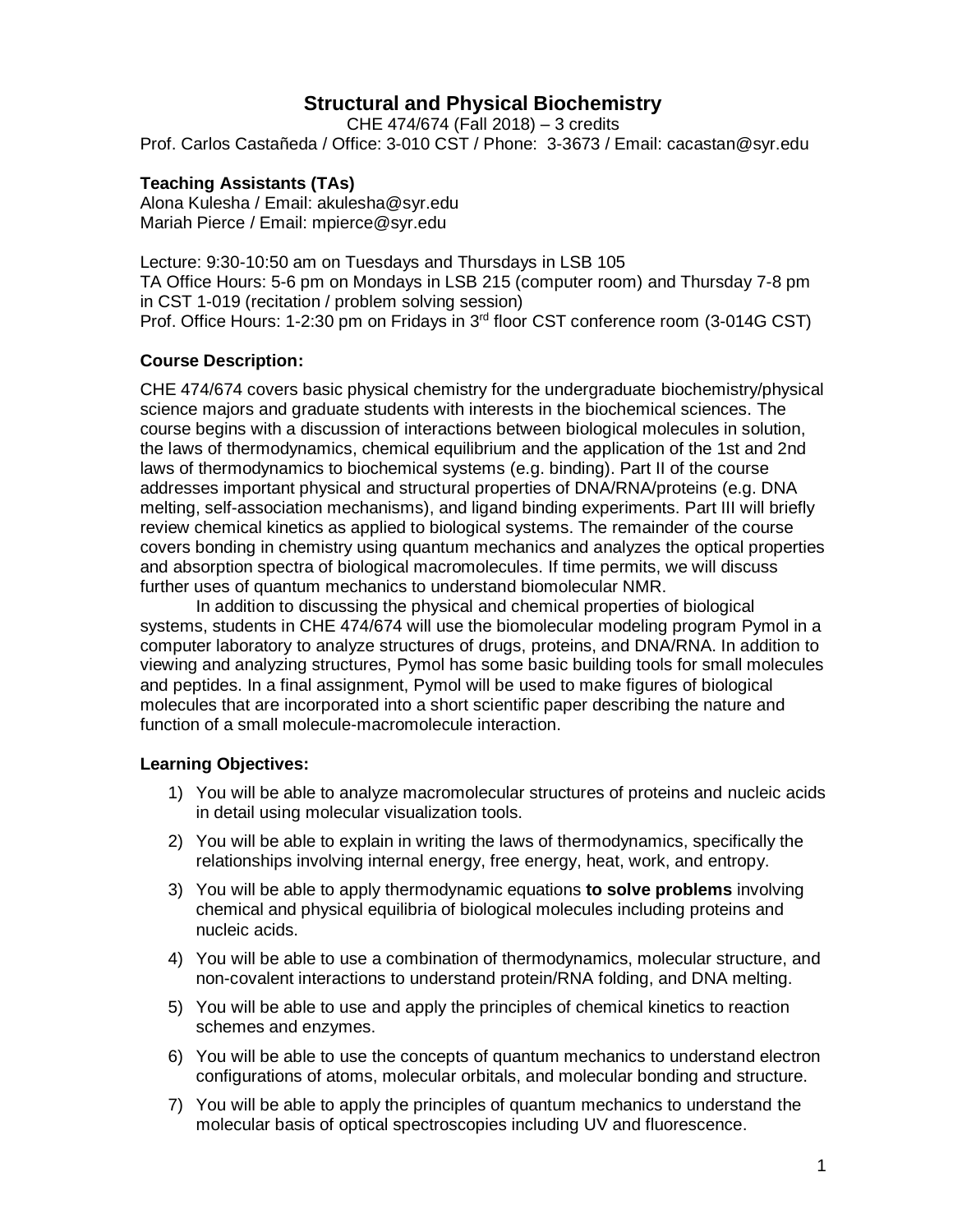#### **Required Text:**

*Physical Chemistry. Principles and Applications in Biological Sciences*, 5th. ed., Tinoco, Sauer, Wang, Puglisi, Harbison and Rovnyak, Pearson Education, Inc., Upper Saddle River, NJ, 2014. This text is available at the bookstore, together with its online resources. You may also buy (or rent) this book from other sources such as Amazon (ISBN 978- 0136056065). Keep in mind that the final exam is scheduled for December 10 if you decide to rent this textbook. I personally recommend getting a hard copy to keep, as this is a good resource if you plan to continue in the biomolecular sciences.

#### **Resource Texts:**

In addition to the main text, I will occasionally use resources from other texts including:

- *Biochemistry*, latest edition (Berg, Stryer). This text, which is mainly descriptive, covers the structure and function of DNA, RNA, and proteins.
- *Biochemistry,* Mathews, C. K., et al., Addison Wesley Longman, Inc., San Francisco, latest edition. This physically oriented general biochemistry text covers many topics addressed in CHE 474/674.

#### **Grading:**

Exams 1-3: Each is worth 16% Final Exam: 22% Group Work: 5% Pymol Homeworks 1 - 3: 5% each Pymol Homework 4: 10%

The grading scale will be such that the average score will represent a B- or C+, to be determined. All letter-grade numerical boundaries will be chosen to minimize assignments of different letter grades to two students whose performance is essentially identical. Completion of any incomplete will require taking the missed exam(s) in Fall 2019, which is the next time this course will be offered.

Students enrolled in CHE 674 can expect a greater number and more challenging questions on exams as well as more demanding homework assignments than their CHE 474 counterparts. Separate grading scales will be used for CHE 474 and CHE 674.

**Course Organization:** Structural and Physical Biochemistry, CHE 474/674, consists of four components: lecture, exams, practice problems, and Pymol homework assignments.

**I. Lecture:** The lecture material in the course is collected from the texts, selected research articles, other publications and graphics obtained from websites and the published literature. The early part of the course applies basic principles learned in general chemistry to **problem solving** in physical biochemistry. As the course progresses, more emphasis is placed on the physical and structural aspects of biological systems, and detailed chemical kinetic analyses. The lecture material for the final portion of the course covers basic quantum mechanics, absorption, and fluorescence spectroscopy.

For the lecture portion of the course, students are expected to take detailed notes and review them after each lecture. Supplemental information will be presented throughout the course. Most of this will be posted as short PDFs on Blackboard. They will contain subject matter germane to questions given on exams in the course.

In order to preserve the learning environment, it is my policy that cell phones, computers or other electronic devices be hidden from view, inaudible and not in any way be in use.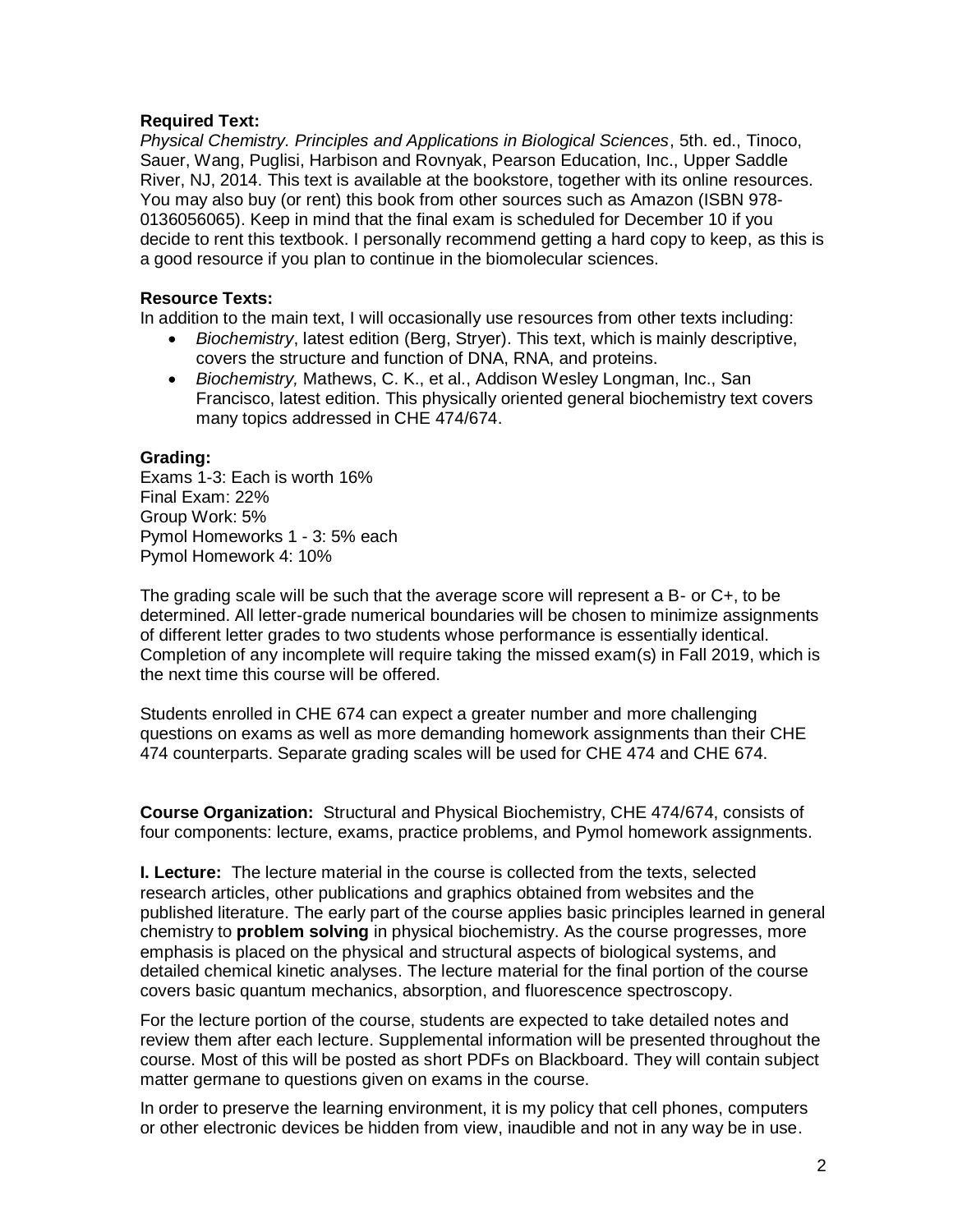*Since violating this rule is rude to the lecturer and distracting to fellow students, violators will be asked to leave the lecture room.*

**II. Group Work:** Occasionally, we will conduct group work sessions as part of lecture or as take-home assignments between class sessions. These will constitute groups of four or five students working together to solve between one and three problems.

**III. Practice Problems:** CHE 474/674 has an extensive series of "practice problems" with solutions posted on Blackboard. These problems are designed to prepare you for the exams in the course, and **requires use of your own graphing or scientific calculator.** A good strategy for working out the solution to a practice problem is to read the lecture notes that apply and, if necessary, consult appropriate sections in one or more of the above texts. If after doing so, the approach to solving the problem is not obvious, consult the solution that is posted on Blackboard. Since an exam questions will often be related to but not identical to the practice problems, understanding the scientific logic behind the setup of a solution is more important than memorizing the solution to a specific problem. *Working out the solutions to practice problems should be started early and it should be continuous and on-going throughout the course***.** *Saving this task for the night before the exam is not a good way to obtain a high grade on the exam. No points toward a grade in the course are allotted for solving the practice problem sets.* Consulting "hard copies" or electronic versions of the solutions to the practice problems *during* exams is academic dishonesty and is strictly forbidden.

**IV. Examinations:** Three exams, each weighted 16% of the final grade, will be given on the dates and time (9:30 AM to 10:50 AM), indicated in the syllabus. These exams, referred to as "hourly" exams, cover the material for the various parts of the course. Typically, each hourly exam consists of 7-8 questions with most questions requiring a numerical solution (**use of a scientific or graphing calculator**). The final exam, which is given on the date and time set by the University, is comprehensive, and accounts for 22% of the grade in the course. The final exam generally consists of 9-11 questions in a similar format to the individual exams. The exams may have an attached section that gives formulas, relationships, and other data that are important for answering questions on the exam.

During exams, cell phones and PDAs with phone and text messaging capabilities must be hidden from view and inaudible during the exam. *If a student is observed using a cell phone or PDA during the exam, a grade of zero will be given for the exam.*

**Examination Policies:** The dates and times (9:30 AM to 10:50 AM) for the three hourly exams are as indicated in the syllabus. **There is no possibility to make up an hourly exam in CHE 474/674.** A student presenting a *valid excuse* (defined below) who has missed one hourly exam, can have the averages of the remaining two hourly exams used as the score for the missed hourly exam. *In order to receive a passing grade in CHE 474/674, a student must take the comprehensive final exam.* A student who fails to take the comprehensive final exam at the scheduled date and time, may gain the right to take a make-up final exam (2 hours in length) provided that a valid excuse is presented.

**A valid excuse:** A valid excuse is a written and dated document that is presented to the instructor *within three days of the missed exam*. A valid medical excuse must *be signed by a physician* and it must be evident from the excuse that the student was unable to write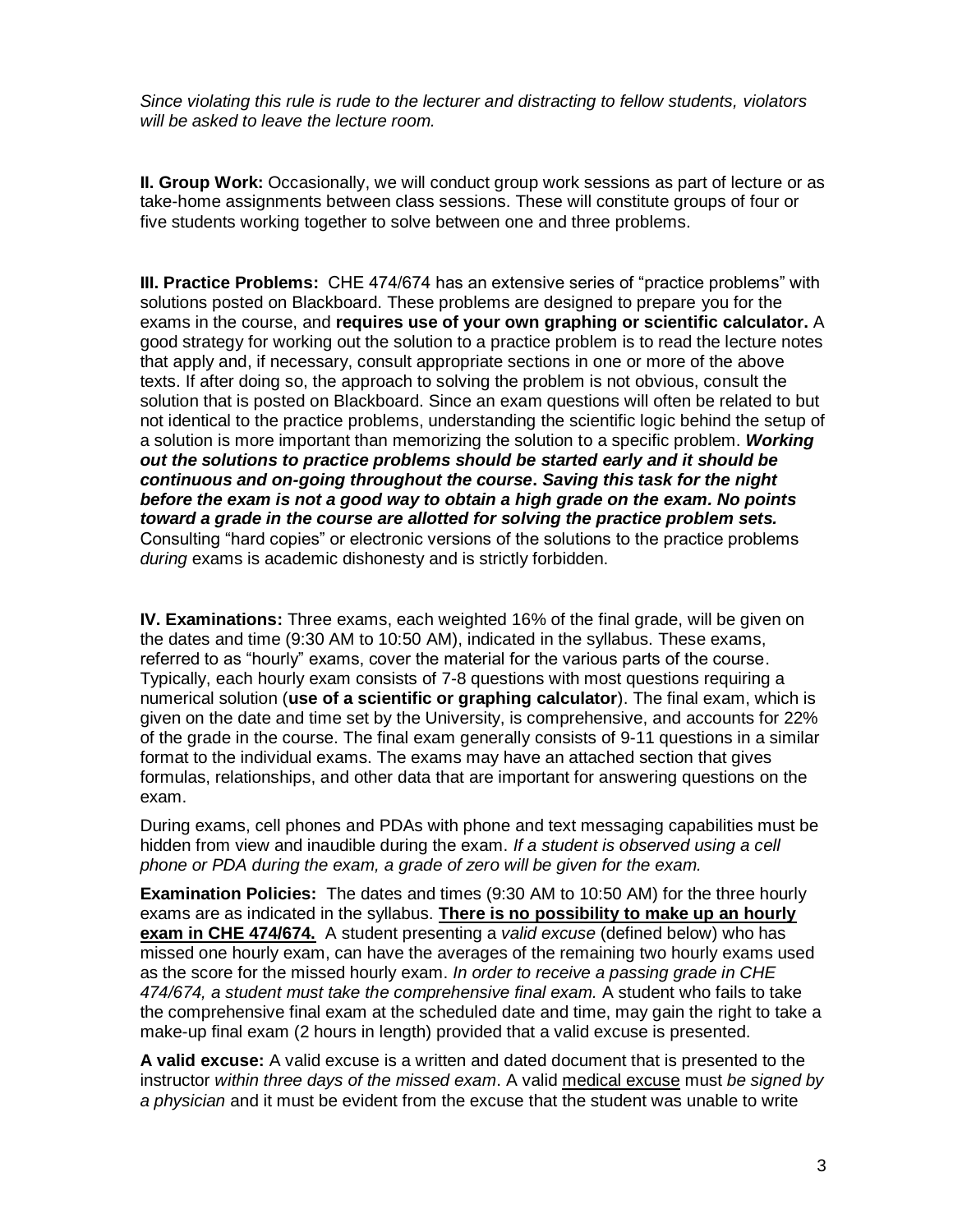the exam at the specified date/time. A valid student-athlete excuse is an official document provided to the instructor by the Athletic Office stating the reason for the absence.

# **V. Homework Assignments:**

There are four (4) homework assignments in the course which collectively constitute 25% of the total grade in the course. For all assignments, each student is given his or her own structure which must be constructed, manipulated and/or analyzed using the molecular visualization program, Pymol. **Each enrolled student will have FREE access to the full version of Pymol, courtesy of the SU Chemistry department.** Pymol can be downloaded and used on your own desktop/laptop (Windows, Mac OS X or Linux). If you do not have access to a computer, please let me know by the end of the first week.

All homework assignments will be available on Blackboard. The material submitted for grading will generally consist of digital files of molecules built/analyzed using Pymol plus a brief word document. These items are to be uploaded to Blackboard. Deadlines for homework assignments HW-1, HW-2, and HW-3 are 11:59 PM EST/EDT on the date indicated in the syllabus. If errors are discovered on an assignment after it has been submitted to Blackboard, it is possible to resubmit a corrected version of the assignment to Blackboard *so long as the resubmission has ALL of the parts of the assignment (even those parts that did not require correction) and is submitted to Blackboard before the deadline. It is your responsibility to ensure this is the case.*

The final homework assignment, HW-4, the "Mini-Project", is a written scientific report that is modeled after Journal of Molecular Biology journal articles. An important emphasis of HW-4 is the use of embedded figures/images that were created using Pymol. HW-4 is submitted for grading as a PDF document via Blackboard.

The grading scale for "on time" submissions (as determined by the 9 PM "time stamp" on the document) for all homework assignments is 0 to 100%. If the student fails to submit the homework assignment or any part of it on time, the assignment will be considered "late" and a grading scale 0-75% will be applied. Assignments (HW1-3) submitted more than one week after the due date and time will receive a score of zero. *There is no "late" grading scale for the final homework assignment (HW-4, the mini project) which is due on the date/time specified*. The weightings for the homework assignments in the course are, HW1-3 (5% for each), HW4, the *Mini-Project*, (10%).

Educational use of student work: I intend to use academic work that you complete this semester in subsequent semesters for educational purposes. Before using your work for that purpose, I will either get your written permission or render the work anonymous by removing all your personal identification.

## **Academic Integrity:**

Syracuse University's Academic Integrity Policy reflects the high value that we, as a university community, place on honesty in academic work. The policy defines our expectations for academic honesty and holds students accountable for the integrity of all work they submit. Students should understand that it is their responsibility to learn about course-specific expectations, as well as about university-wide academic integrity expectations. The policy governs appropriate citation and use of sources, the integrity of work submitted in exams and assignments, and the veracity of signatures on attendance sheets and other verification of participation in class activities. The policy also prohibits students from submitting the same work in more than one class without receiving written authorization in advance from both instructors. Under the policy, students found in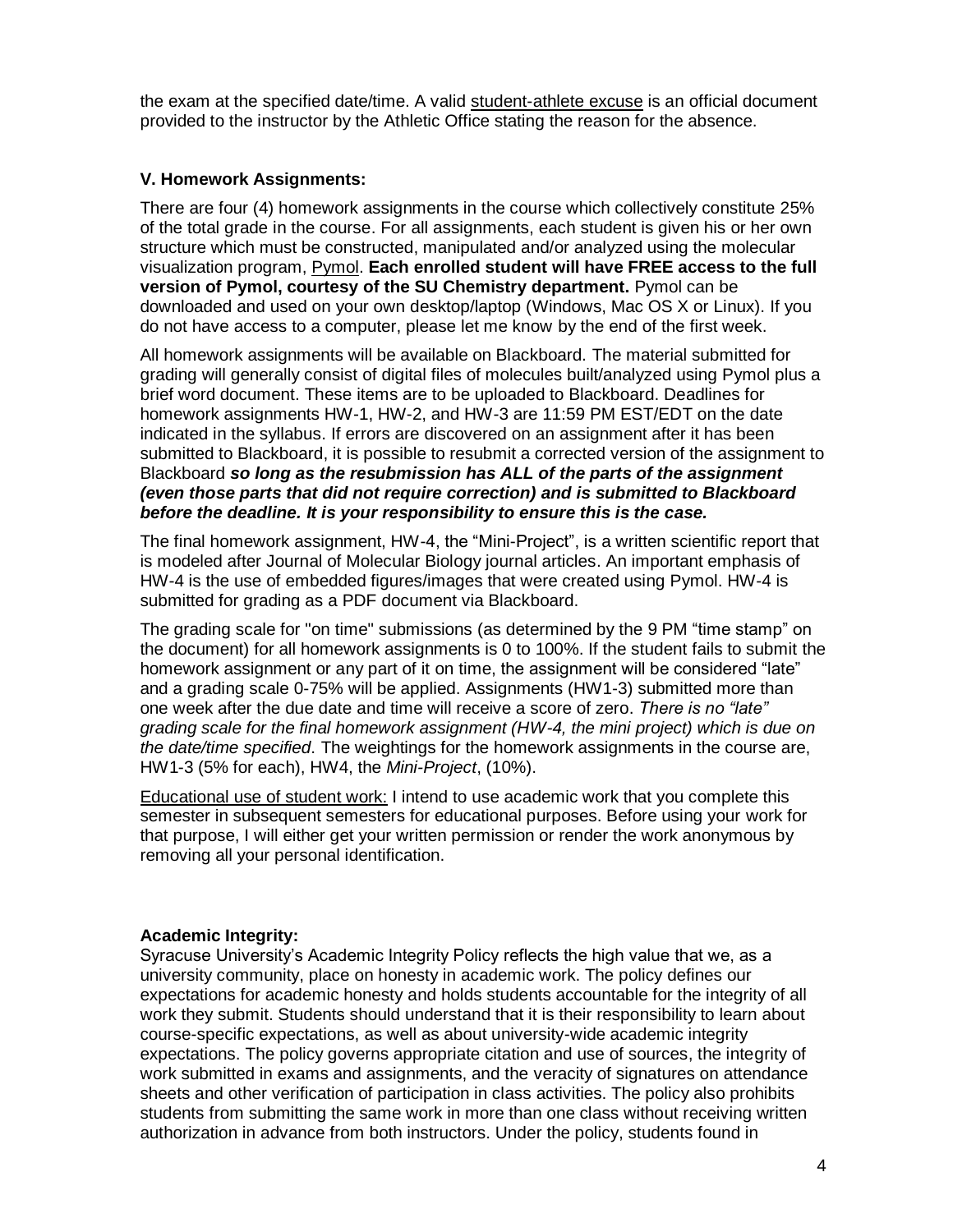violation are subject to grade sanctions determined by the course instructor and non-grade sanctions determined by the School or College where the course is offered as described in the Violation and Sanction Classification Rubric. SU students are required to read an online summary of the University's academic integrity expectations and provide an electronic signature agreeing to abide by them twice a year during pre-term check-in on MySlice. For more information and the complete policy, see [http://academicintegrity.syr.edu.](http://academicintegrity.syr.edu/)

Complete academic honesty is expected of all students. Any incidence of academic dishonesty, as defined by the SU Academic Integrity Policy (see [http://academicintegrity.syr.edu\)](http://academicintegrity.syr.edu/), will result in both course sanctions and formal notification of the College of Arts & Sciences. In this course, all submitted writings, calculations, and/or graphical work that counts towards the grade must be the creation of individual students, and not the result of a partnership or group effort; no student may receive help from any other student during in-class written examinations.

#### **Disability Accommodations:**

If you believe that you need accommodations for a disability, please contact the Office of Disability Services (ODS), located at 804 University Avenue, third floor, or go to the ODS website at [http://disabilityservices.syr.edu,](http://disabilityservices.syr.edu/) and click current students tab to register online. You may also call (315) 443-4498 for an appointment to discuss your needs and the process for requesting accommodations. ODS is responsible for coordinating disabilityrelated accommodations and will issue "Accommodation Letters" to students as appropriate. Since accommodations may require early planning and are not provided retroactively, please contact ODS as soon as possible. Syracuse University values diversity and inclusion; we are committed to a climate of mutual respect and full participation. Our goal is to create learning environments that are useable, equitable, inclusive and welcoming. If there are aspects of the instruction or design of this course that result in barriers to your inclusion or accurate assessment or achievement, we invite any student to meet with us to discuss additional strategies beyond accommodations that may be helpful to your success.

## **Faith-based Observances:**

SU's policy, found at [http://supolicies.syr.edu/emp\\_ben/religious\\_observance.htm,](http://supolicies.syr.edu/emp_ben/religious_observance.htm) recognizes the diversity of faiths represented among the campus community and protects the rights of students, faculty, and staff to observe religious holy days according to their tradition. An online notification process is available through MySlice/Student Services/Enrollment/My Religious Observances from the first day of class until the end of the second week of class, September 7.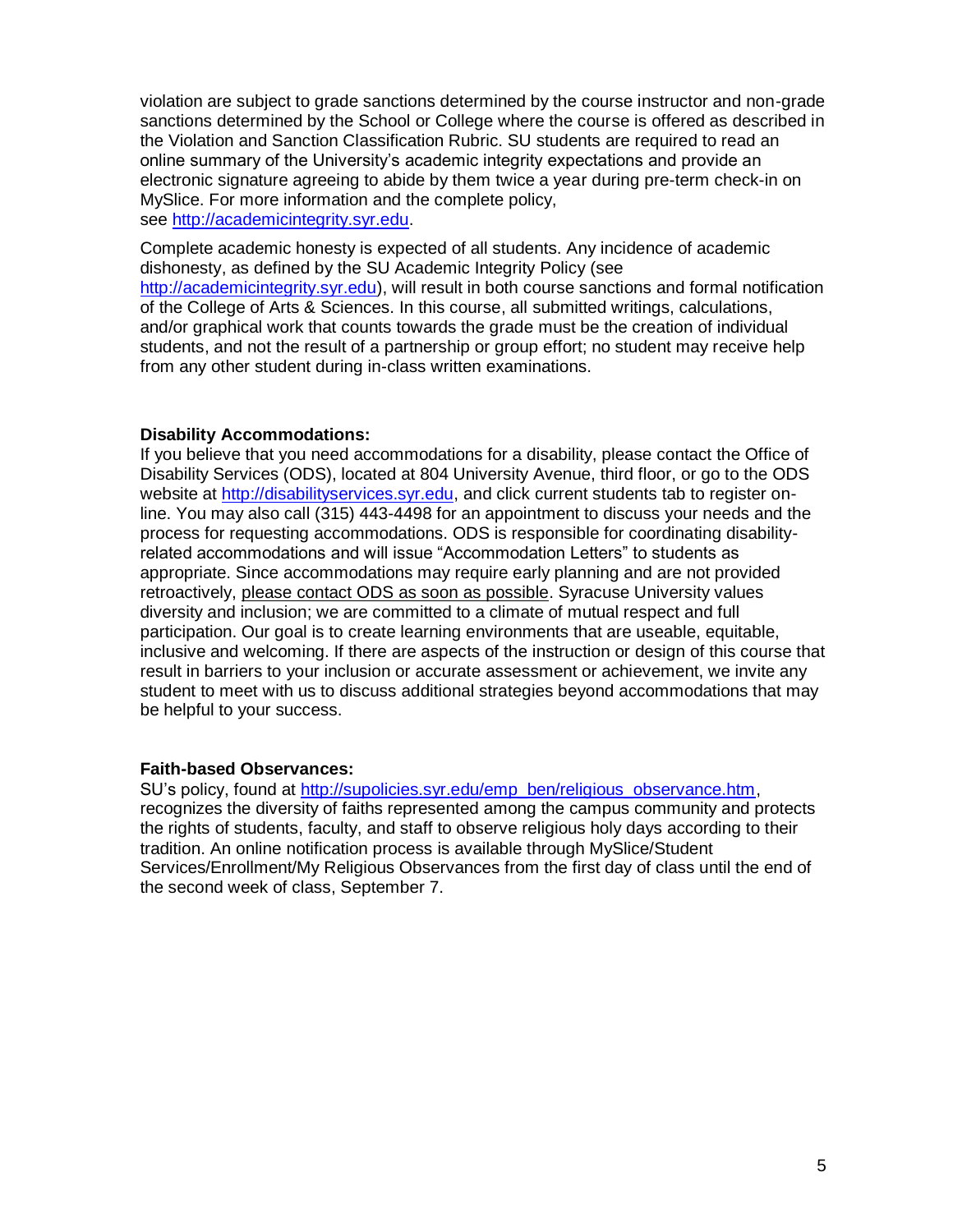# **CHE 474/674 Tentative Course Schedule (Fall 2018)**

| L              | Day      | M               | D              | Topic                                                                                                        | <b>Notes</b>                                                           |
|----------------|----------|-----------------|----------------|--------------------------------------------------------------------------------------------------------------|------------------------------------------------------------------------|
| $\mathbf{1}$   | Tuesday  | 8               | 28             | Non-covalent Interactions, Proteins.<br>Practice Problems 1 (PP1)<br>Assign HW-1: Getting Started with Pymol | Ch 3 pp. 80-87,<br>Ch 12 pp. 463-480                                   |
| $\overline{2}$ | Thursday | 8               | 30             | 1 <sup>st</sup> Law of Thermodynamics /<br>Hess's Law                                                        | Ch 2 pp. 13-24,<br>26-31, 39-41                                        |
| 3              | Tuesday  | 9               | $\overline{4}$ | 2 <sup>nd</sup> Law of Thermodynamics /<br><b>Chemical Potential</b><br><b>Practice Problems 2</b>           | Ch 3 pp. 55-64,<br>Ch 4 pp. 102-108                                    |
| $\overline{4}$ | Thursday | 9               | 6              | Gibbs Free Energy and Equilibria /<br>Thermodynamics of Protein Folding                                      | Ch 3 pp. 72-75,<br>Ch 4 pp. 115-119,<br>133-135                        |
|                | Monday   | 9               | 10             | Pymol HW-1 due 11:59 PM.<br>Assign HW-2: Torsion angles of<br>DNA / RNA / proteins                           |                                                                        |
| 5              | Tuesday  | 9               | 11             | Thermodynamics of Protein Folding<br>and Aggregation                                                         | Ch 4 pp. 115-119,<br>133-135 and notes                                 |
| 6              | Thursday | 9               | 13             | RNA Structure, Folding and Equilibria                                                                        | Ch 5 pp. 176-180                                                       |
| 7              | Tuesday  | 9               | 18             | Nucleic Acids, Structure, and Properties<br><b>Practice Problems 3</b>                                       | Ch 3 pp. 83-87,<br>Ch 8 pp. 286-295                                    |
|                | Thursday | 9               | 20             | Exam 1                                                                                                       | PP1, PP2 and notes                                                     |
| 8              | Tuesday  | 9               | 25             | <b>Physical Properties of</b><br><b>Nucleic Acids Melting</b>                                                | Ch 5 pp. 179-180                                                       |
| 9              | Thursday | 9               | 27             | Thermodynamics of DNA Melting                                                                                | notes                                                                  |
|                | Monday   | 10              | 1              | Pymol HW-2 due 11:59 PM.<br>Assign HW-3: Structures of DNA/RNA                                               |                                                                        |
| 10             | Tuesday  | 10              | $\overline{2}$ | <b>Monomer/Dimer Associations</b><br><b>Equilibrium Dialysis</b>                                             | Ch 5 pp. 176-180                                                       |
| 11             | Thursday | 10 <sup>1</sup> | 4              | Equilibrium Dialysis / Scatchard Equation<br>Practice Problems 4                                             | Ch 5 pp. 180-184,<br>186-188,<br>Ch 6 pp. 208-213                      |
| 12             | Tuesday  | 10              | 9              | Ligand Binding & Cooperativity                                                                               | Ch 4 pp. 139-140,<br>Ch 5 pp. 180-184,<br>186-188,<br>Ch 6 pp. 208-213 |
| 13             | Thursday | 10              | 11             | Acid/Base Equilibria                                                                                         | Ch 4 pp. 129-138                                                       |
|                | Tuesday  | 10              | 16             | Exam 2                                                                                                       | PP3, PP4 and notes                                                     |
| 14             | Thursday | 10              | 18             | <b>Review of Chemical Kinetics</b><br><b>Practice Problems 5</b>                                             | Ch 9 pp. 305-321                                                       |
| 15             | Tuesday  | 10              | 23             | Rate Laws, Equilibrium                                                                                       | Ch 9 pp. 305-321,<br>325-326, 333-334                                  |